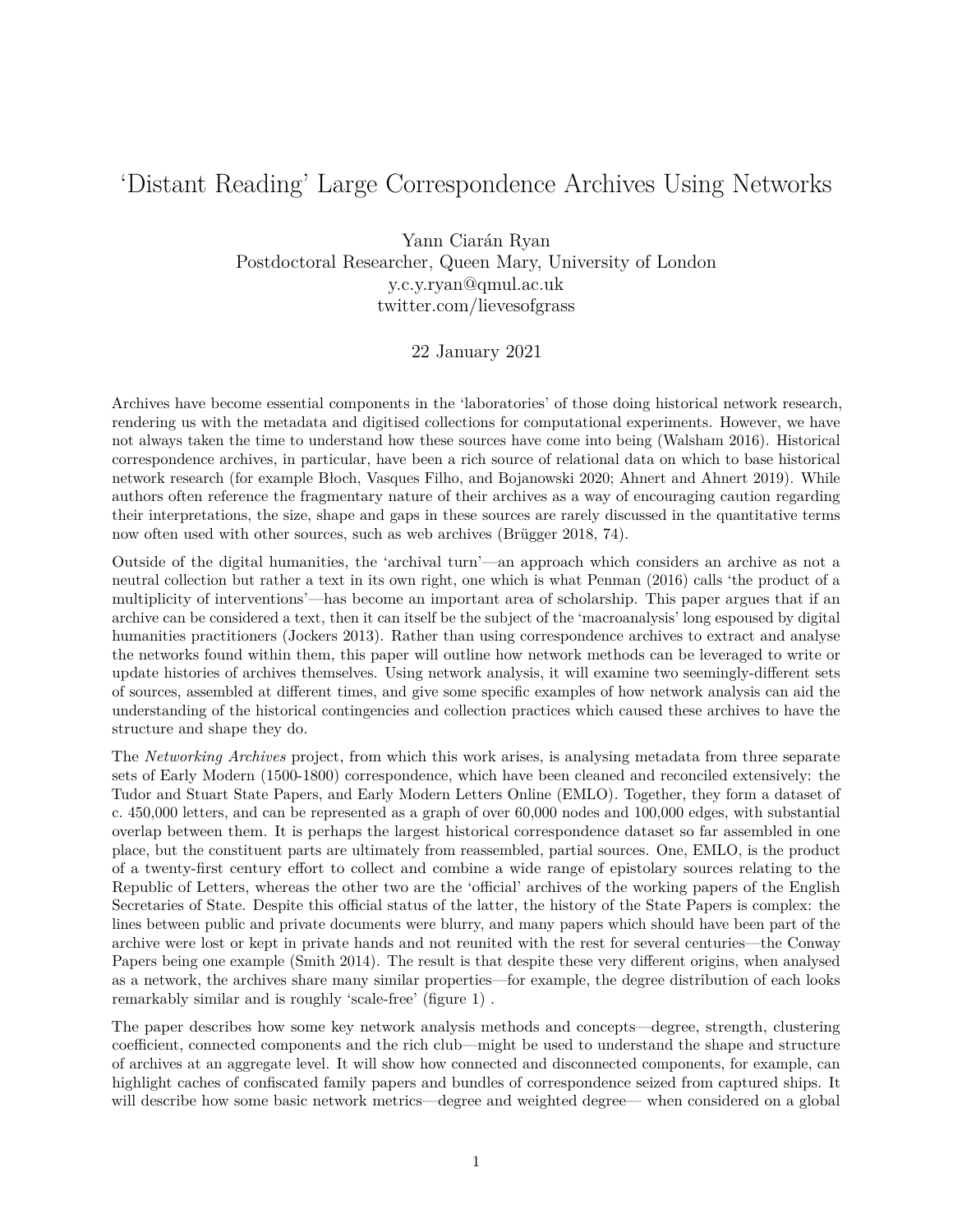

<span id="page-1-0"></span>Figure 1: Degree distribution of networks extracted from Stuart State Papers and EMLO datasets. A downward sloping line on a double-logarithmic plot like this indicates that the networks are scale-free. Despite very different origins, one being a twenty-first century collection, and the other the official record of the Secretary of State, both look remarkably similar.

scale, can serve as a useful comparative measure to understand the 'type' of archive in question, particularly when the direction of the links are considered. An analysis of the clustering coefficient of the SPO and EMLO data will highlight the extent to which, on the whole, these are tightly-linked sources, and the extraction of the rich club and rich club coefficient will be used to suggest the extent to which each is an archive of 'elites.' The paper will also—briefly—discuss the use of network analysis to measure the gaps present in an archive, and outline how this might help us to estimate portions of missing data and assess its impact on quantitative network results.

Applying network tools to the study of entire archives has revealed that even seemingly-homogeneous sources such as the State Papers should be considered as partial, reassembled and based on contingency. It follows that rather than think about each as individual silos, they should be viewed as an overlapping set, a fact which allows comparisons between them on an aggregate level. The paper will argue, moreover, that network tools allow us to ignore or supplement the often-artificial boundaries of archives—the catalogues, series or folios in which they have been collected and ordered—and reshuffle the sources in any way we see fit. It will consider the opportunities and pitfalls of this way of thinking about historical archives, and the impact it may have in the field of historical network research.

## **Works Cited**

- Ahnert, Ruth, and Sebastian E Ahnert. 2019. "Metadata, Surveillance and the Tudor State." *History Workshop Journal* 87: 27–51. [https://doi.org/10.1093/hwj/dby033.](https://doi.org/10.1093/hwj/dby033)
- Brügger, Niels. 2018. *The Archived Web: Doing History in the Digital Age*. Cambridge, Massachusetts: The MIT Press.
- Błoch, Agata, Demival Vasques Filho, and Michał Bojanowski. 2020. "Networks from Archives: Reconstructing Networks of Official Correspondence in the Early Modern Portuguese Empire." *Social Networks*, September. [https://doi.org/10.1016/j.socnet.2020.08.008.](https://doi.org/10.1016/j.socnet.2020.08.008)